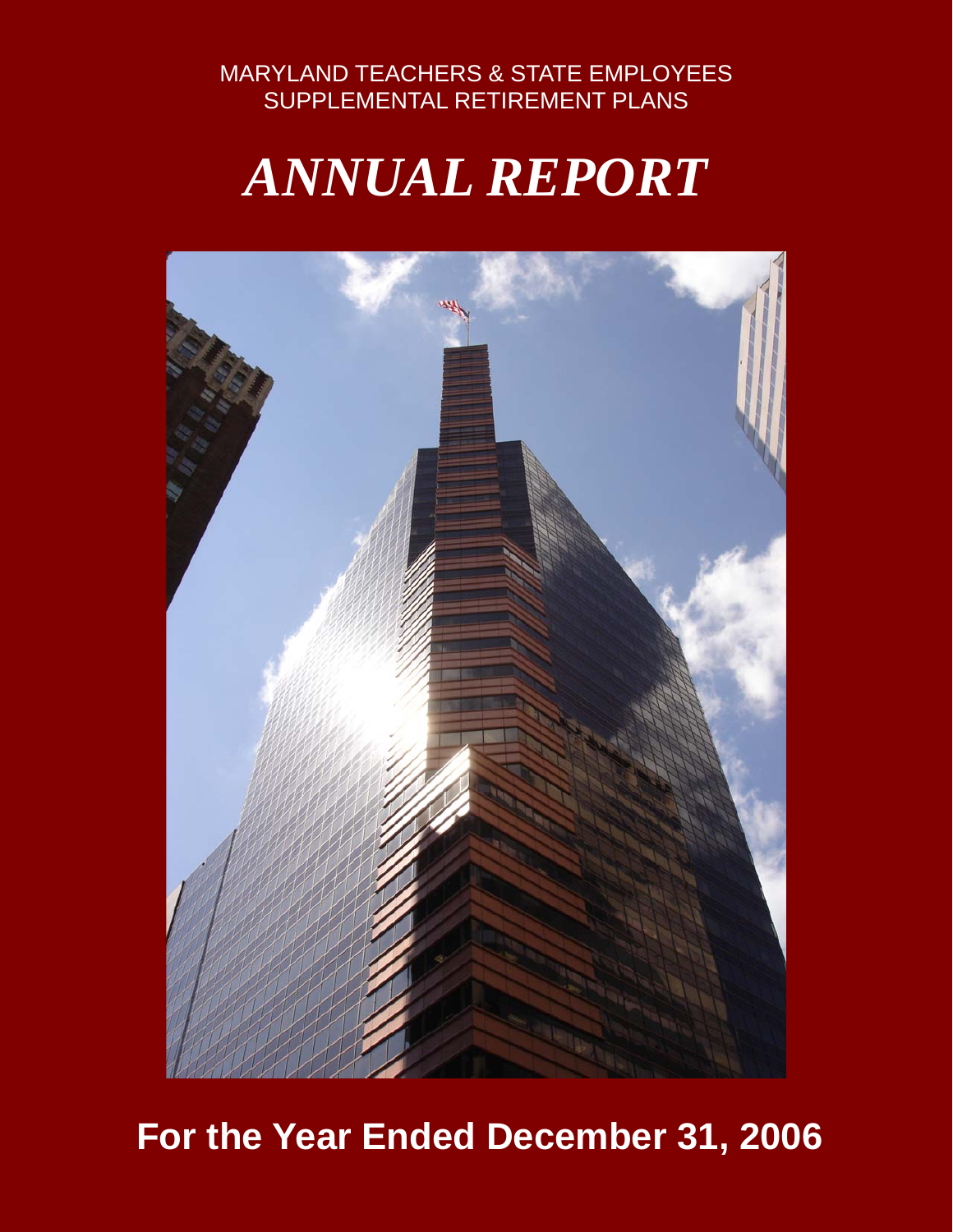# **TABLE OF CONTENTS**

### **Section** Page **Investment Performance**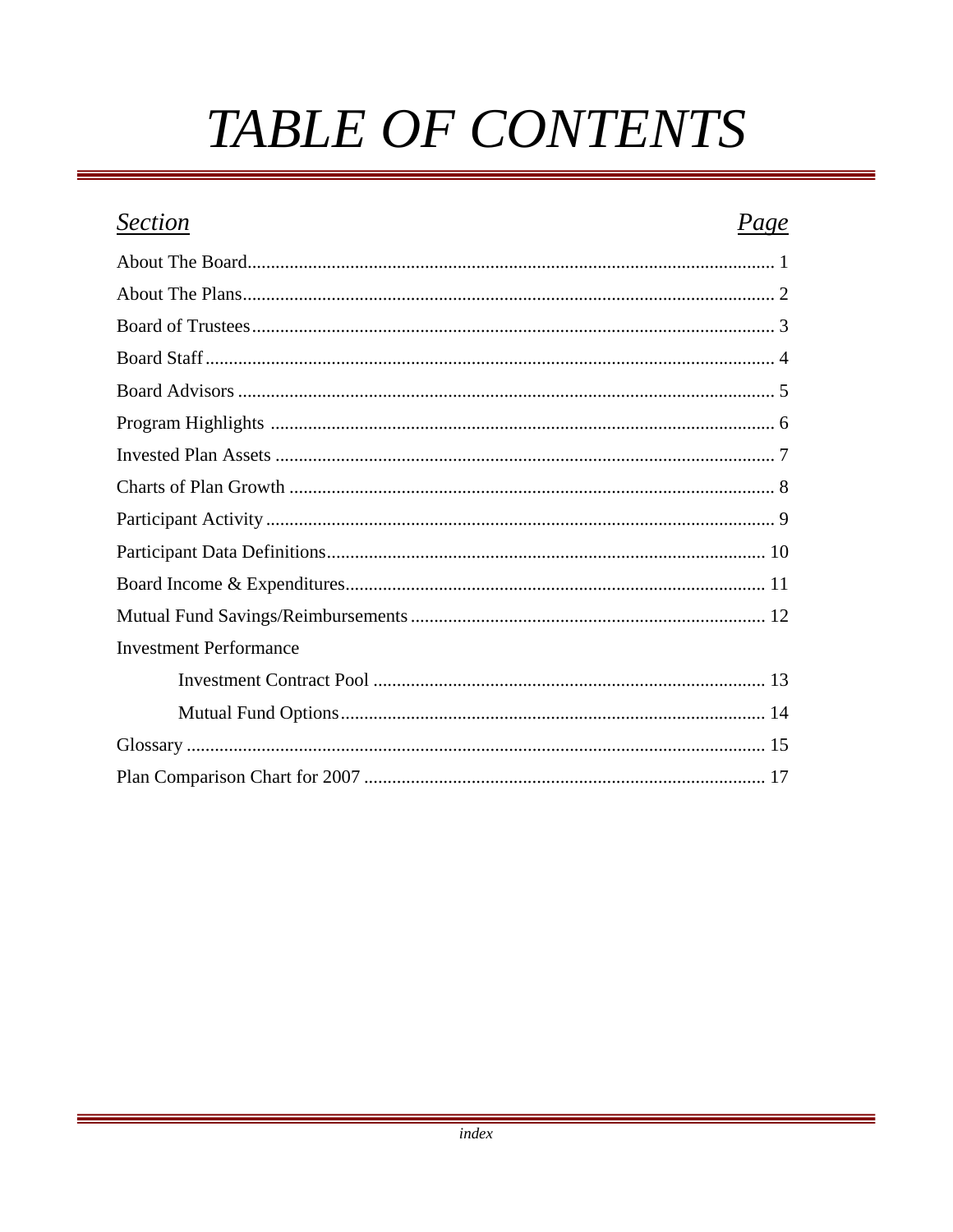# *ABOUT THE BOARD*

*The CY2006 Annual Report is presented by the Maryland Teachers and State Employees Supplemental Retirement Plans Board of Trustees.* 

#### **ABOUT THE BOARD**

 The Maryland Supplemental Retirement Plans are administered by a nine-member Board of Trustees whose members are appointed by the Governor of Maryland to staggered four-year terms.

 The governor selects three members from any of the following departments, agencies or boards: the Department of Budget and Management, the Department of Education, the Comptroller of the Treasury, the State Treasurer's Office, the Maryland State Retirement and Pension Systems or the Maryland Higher Education Commission.

 Three other members are eligible to participate in one or more of the plans, and at least one is eligible for the 403(b) plan. Three additional members represent the general public and are not eligible to participate in the plans. At least one of these members has experience with deferred compensation and salary reduction plans.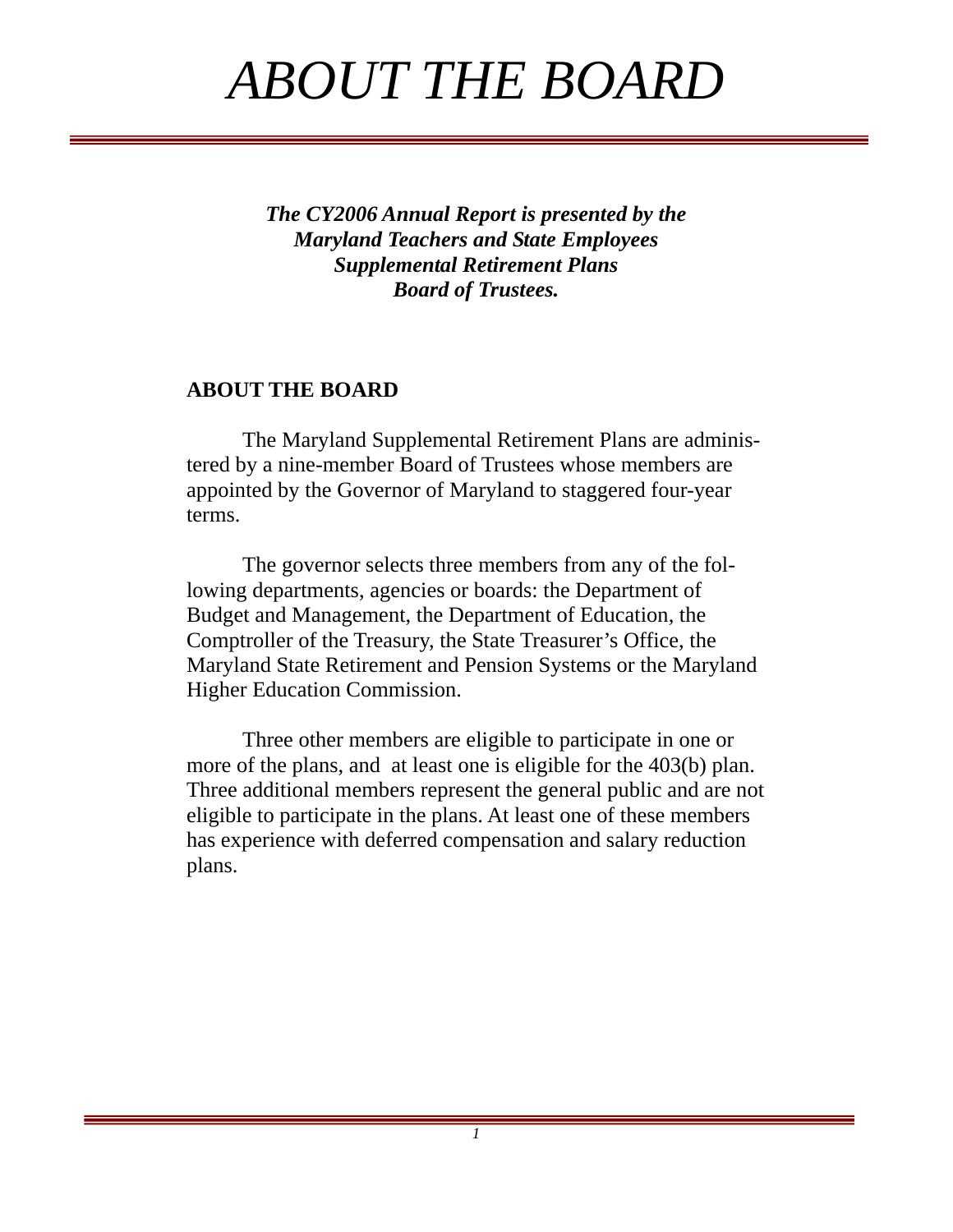# *ABOUT THE PLANS*

 The Maryland Supplemental Retirement Plans consist of a 401(k) Plan, a 403(b) Plan and a 457 Plan. The Plans are governed by Title 35 of the State Personnel and Pensions Article of the Maryland Annotated Code. A Match of \$600 is provided to a 401(a) Plan for certain participants.

 Title 35 of the State Personnel and Pensions Article authorizes the Board of Trustees to administer the Maryland Plans and requires the Board to pay all expenses from fees collected from the Plan participants.

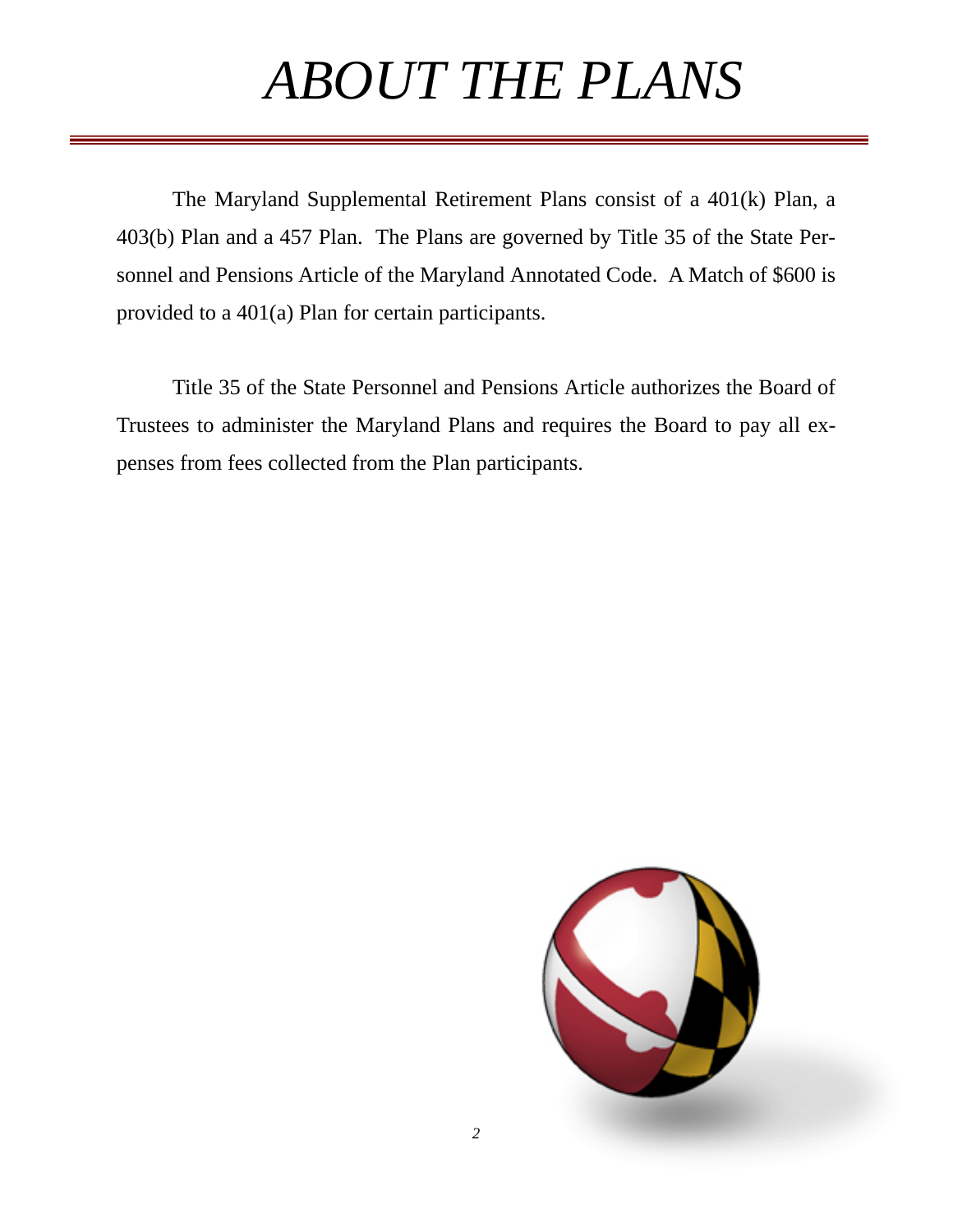# *BOARD OF TRUSTEES*

#### **BOARD CHAIRPERSON**

**Mr. Frederick W. Puddester** Eligible-Participant Member

#### **BOARD MEMBERS**

**Ms. Sabrina Bass**  403(b) Eligible Member

**Mr. Dennis J. Bell**  Eligible Member

**Mr. Robert W. Black, CPA**  Public Member

**The Honorable Cecilia Januszkiewicz** Secretary, Department of Budget and Management State of Maryland Agency Representative

**The Honorable Nancy K. Kopp**  Treasurer - State of Maryland State of Maryland Agency Representative

**Ms. Linda Tanton, Esq.**  Deputy Comptroller - Office of the Comptroller State of Maryland Agency Representative

> **Mr. William W. Whitescarver**  Public Member

> > **Ms. Marcia Zercoe** Public Member

#### **BOARD COMMITTEES**

#### *Investment Committee*

William Whitescarver - *Chairperson* Sabrina Bass Dennis Bell Nancy Kopp Marcia Zercoe

#### *Audit Committee*

Dennis Bell - *Chairperson* Robert Black Cecilia Januszkiewicz Fred Puddester Linda Tanton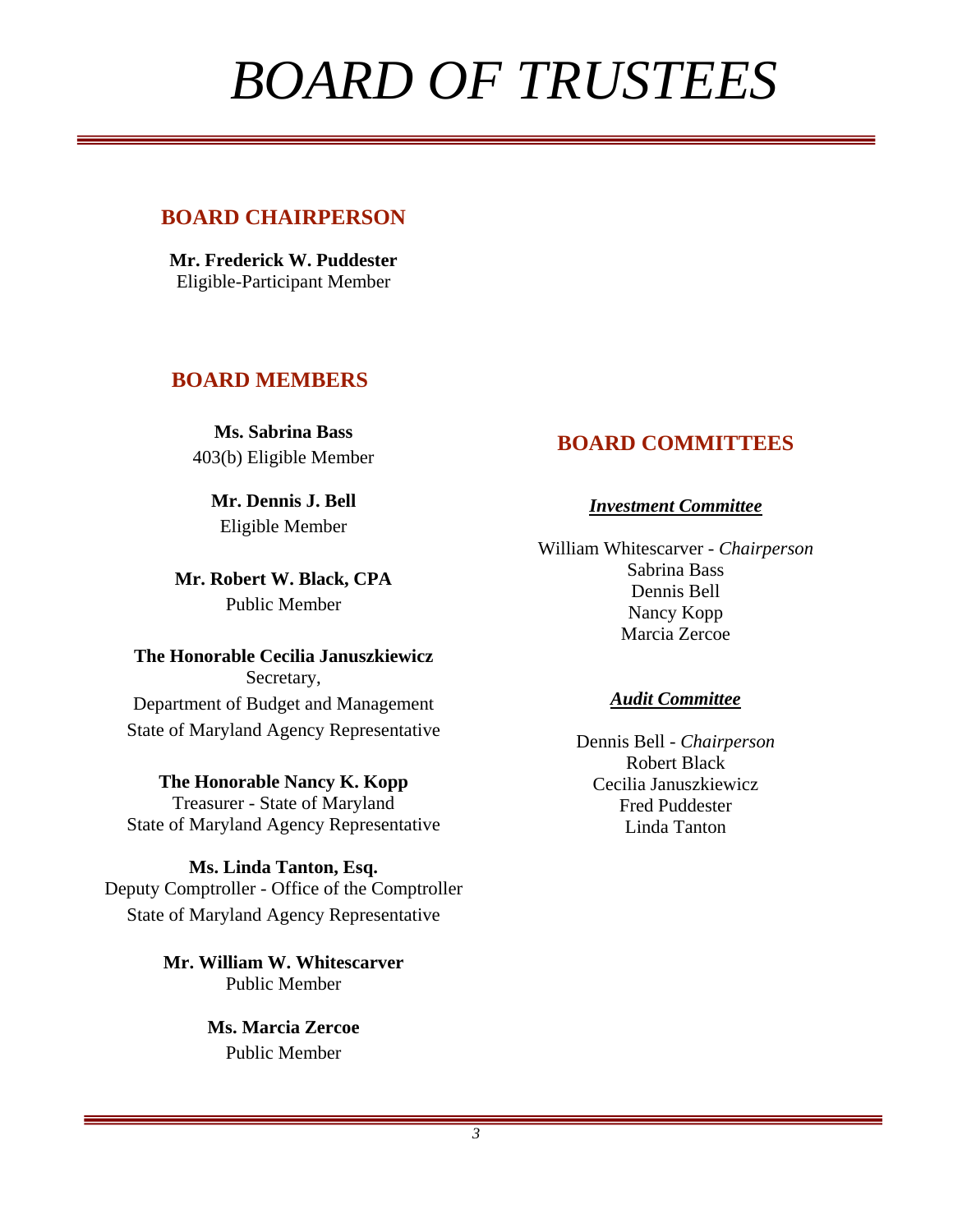## *BOARD STAFF*

**Michael T. Halpin, CRC, CRA**  *Executive Director* 

> **Bernice K. Weathers**  *Senior Accounting Specialist*

> > **Lillie M. Jones**  *Accounting Assistant*

**Dianne M. Raitzyk**  *Office Manager* 

**Janet C. Wilt**  *Reservations Secretary* 

**Jacquetta L. Robinson**  *Receptionist* 

**Louis A. Holcomb, Jr., CRC** 

**Anna Marie Smith**  *Executive Assistant* 

*Director of Participant Services* 

**Valerie R. Schwaab, CRC**  *Financial Field Representative* 

**Julia I. Graham, CRC**  *Financial Field Representative* 

**C. Jeanne Henry, ChFC** *Financial Field Representative* 

**Arvella Collins** *Financial Field Representative* 

**Richard A. Arthur**  *Director of Technology & Operations*  **Mirza C. Tumanon**  *Database Specialist*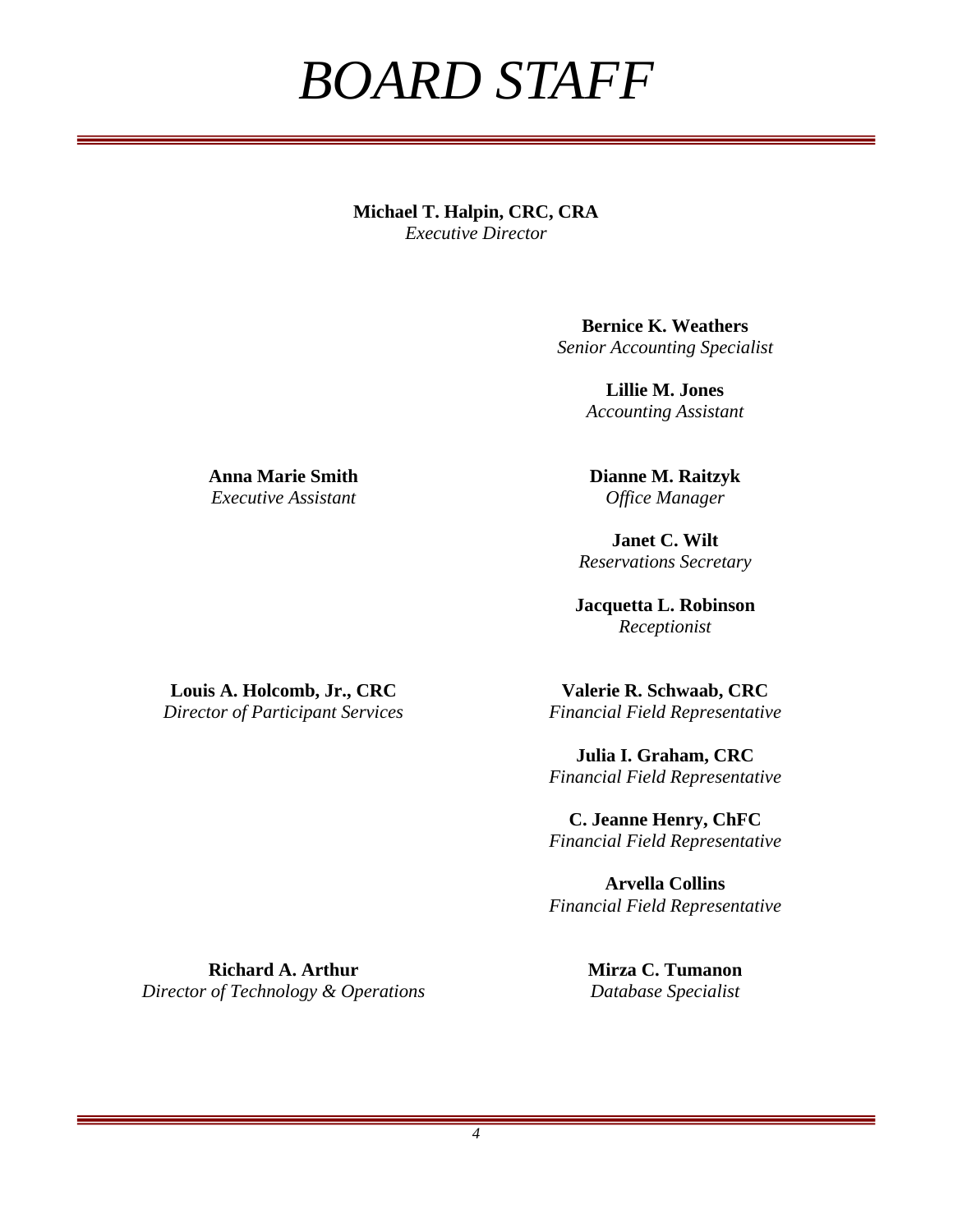# *BOARD ADVISORS*

#### *General Counsel*

John K. Barry, Esquire Assistant Attorney General

#### *Independent Auditors*

SB & Company, LLC Certified Public Accountants & Consultants

#### *Investment Contract Pool Manager*

Deutsche Asset Management

#### *Third Party Administrator*

Nationwide Retirement Solutions, Inc.

#### *General Pension Consultant & Investment Advisor*

Mercer Investment Consulting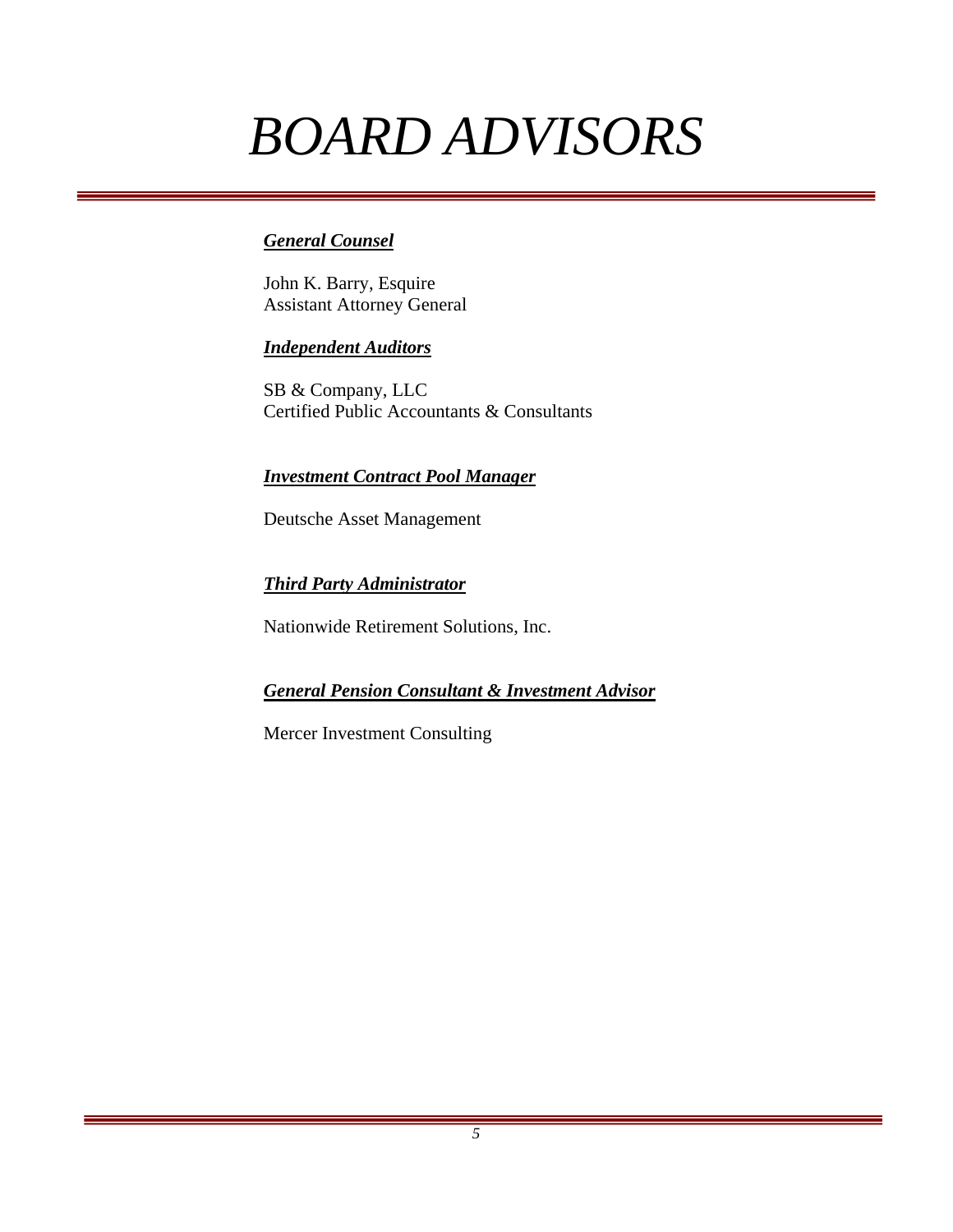# *PROGRAM HIGHLIGHTS*

- The number of participants in the  $457(b)$ ,  $403(b)$  and  $401(k)$  plans combined increased by 2.3% in 2006. The total participants for all of the plans was **59,666**.
- Throughout the year, participants/retirees withdrew 18.0% more than the year before—totaling **\$142,465,509**.
- Contributions to the plans hit a new high of **\$175,188,234** in 2006; a rise of 10.2% over 2005.
- At year end, the net assets for all of the plans equaled **\$2,384,773,027** which is 11.5% higher than the year before.
- The MSRP mutual fund savings program returned **\$2,494,464** to participants invested in the mutual funds participating in the reimbursement program.
- MSRP Board Staff participated in 60 pre-retirement seminars, hosted 105 informational booths, and conducted

65 orientation/overview seminars,

4 financial seminars,

10 personal finance seminars,

9 regional financial workshops,

2 outplacement seminars,

37 sessions of one-on-one meetings,

53 benefit fairs, and

1 awards program during the year.

About 9,942 state employees attended these seminars and booths. Nationwide Retirement Solutions conducted 1,345 group meetings across the state with 16,248 employees attending.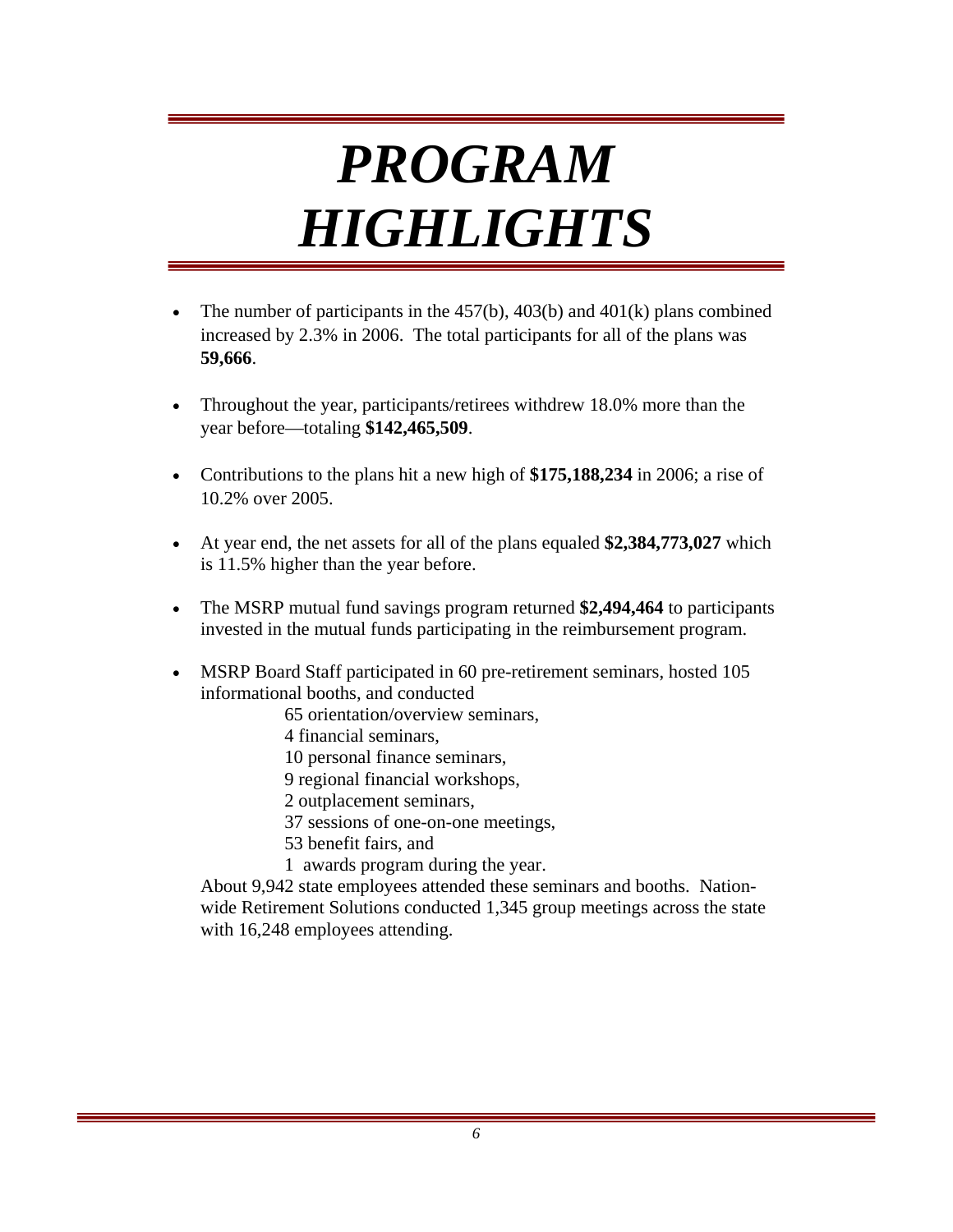# *INVESTED PLAN ASSETS*

#### **457(b) PLAN SUMMARY 403(b) PLAN SUMMARY**

|                                                              | 2006                | 2005             | 2006                | 2005            |
|--------------------------------------------------------------|---------------------|------------------|---------------------|-----------------|
| <b>Participant Accounts</b>                                  | 29,487              | 28,614           | 938                 | 982             |
| <b>Deferring Participants</b>                                | 17,444              | 16,701           | 348                 | 374             |
| <b>Total Net Assets</b>                                      | \$1,259,015,854     | \$1,170,974,820  | \$74,571,307        | \$69,336,969    |
| Contributions                                                | \$65,689,386        | \$57,805,559     | \$2,771,994         | \$2,895,313     |
| <b>Investment Return</b>                                     | 107, 174, 178       | \$62,425,619     | \$7,826,156         | \$4,027,072     |
| Withdrawals                                                  | $(\$86,526,003)$    | $(\$75,307,660)$ | $(\$5,286,574)$     | $(\$4,848,153)$ |
| <b>Mutual Fund Reimbursements</b><br>to Participant Accounts | \$1,218,067         | \$1,320,784      | \$126,326           | \$147,405       |
| Plan Administration Fees*                                    | $(\$2,426,168)$     | $(\$2,242,160)$  | $(\$203,564)$       | $(\$208,233)$   |
| Number of Loans                                              | 800                 | 969              | 6                   | 8               |
| Loan Amount                                                  | \$7,704,419         | \$6,507,222      | \$177,425           | \$153,475       |
|                                                              |                     |                  |                     |                 |
|                                                              | 401(k) PLAN SUMMARY |                  | 401(a) PLAN SUMMARY |                 |
|                                                              | 2006                | 2005             | 2006                | 2005            |
| <b>Participant Accounts</b>                                  | 36,709              | 36,147           | 42,596              | 41,746          |
| <b>Deferring Participants</b>                                | 26,220              | 26,006           |                     |                 |
| <b>Total Net Assets</b>                                      | \$927,638,371       | \$802,055,762    | \$121,547,495       | \$95,884,720    |
| Contributions                                                | \$88,740,454        | \$86,342,964     | \$17,986,400        | \$11,891,617    |
| <b>Investment Return</b>                                     | \$87,263,402        | \$45,139,069     | \$11,473,276        | \$5,114,213     |
| <b>Benefit Payments</b>                                      | $(\$47,009,239)$    | $(\$37,809,148)$ | $(\$3,643,693)$     | $(\$2,809,622)$ |
| <b>Mutual Fund Reimbursements</b><br>to Participant Accounts | \$1,014,160         | \$915,010        | \$135,911           | \$118,206       |
| Plan Administration Fees*                                    | $(\$2,426,168)$     | $(\$2,242,160)$  | $(\$289,206)$       | $(\$253,155)$   |
| Number of Loans                                              | 1,236               | 1,442            | N/A                 | N/A             |

\*Plan Administration Fees consist of the 0.28% charges shown on quarterly participant statements (0.30% in 2005).

#### *Sources:*

#### *1. SB & Company 2006 Financial Statements; Clifton Gunderson LLP 2005 Financial Statements*

- *2. Nationwide Retirement Solutions, Inc.*
- *3. Maryland Teachers & State Employees Supplemental Retirement Plans.*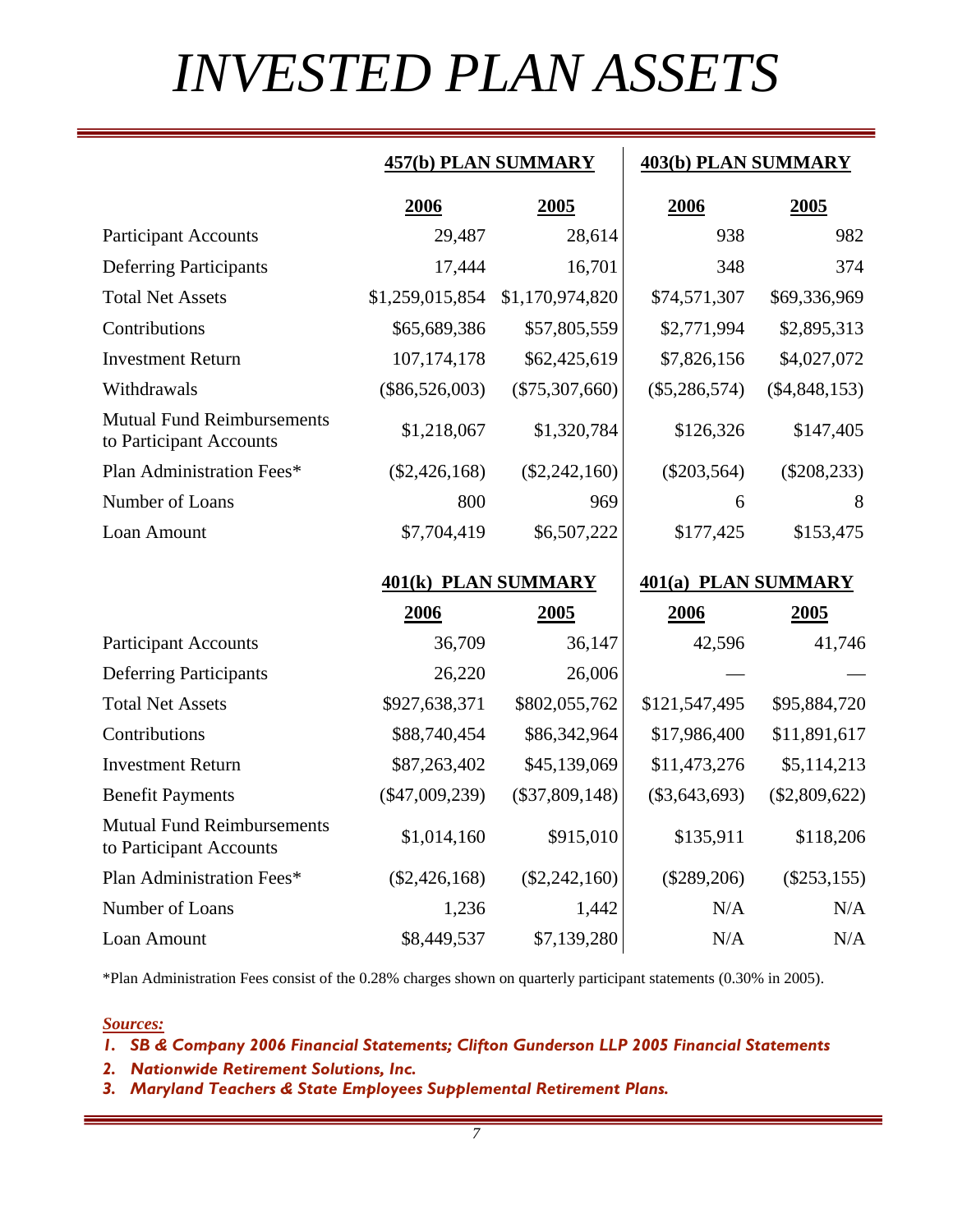## *CHARTS OF PLAN GROWTH*

## Participant Accounts Per Plan



## \$2.38 Billion in Plan Assets

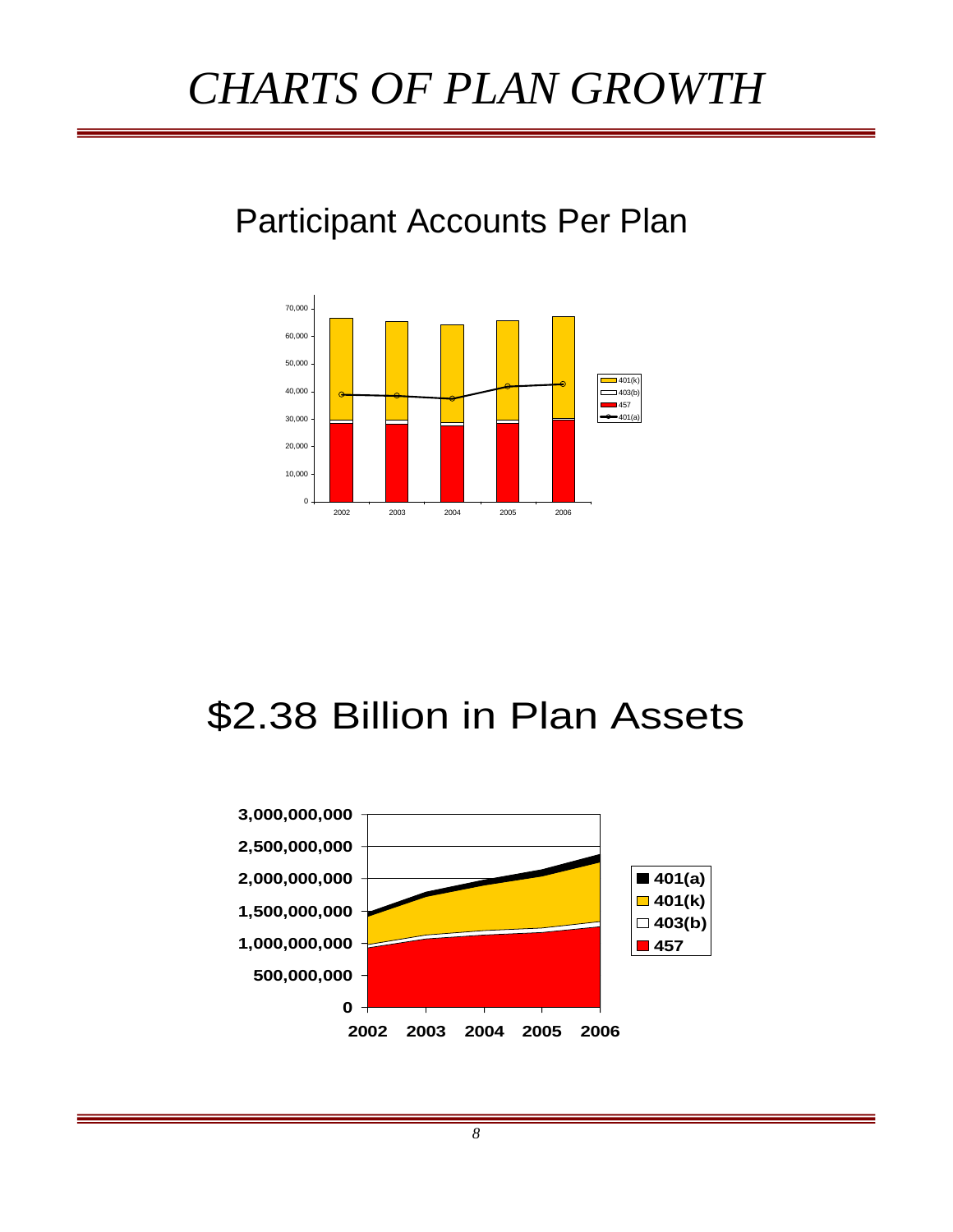# *PARTICIPANT ACTIVITY*

#### **2006 TOTALS FOR ALL PLANS**

| Participants in Multiple Plans                     | 7,468    |
|----------------------------------------------------|----------|
| <b>TOTAL Participants</b>                          | 59,666   |
| <b>Average Combined Plan Assets by Participant</b> | \$34,989 |
| Participants with Multiplan Deferrals              | 2,967    |
| <b>TOTAL Deferring Participants</b>                | 41,045   |
| Average Annual Deferrals per Participant           | \$4,628  |
| Participants with Multiplan Payouts                | 167      |
| <b>TOTAL Participants with Systematic Payouts</b>  | 3,023    |

**457(b) DEFERRED COMPENSATION PLAN** 

**403(b) TAX DEFERRED ANNUITY PLAN** 

|                                  | 2006   | 2005   |                               | 2006  | 2005  |
|----------------------------------|--------|--------|-------------------------------|-------|-------|
| Participants                     | 29,487 | 28,614 | Participants                  | 938   | 982   |
| Net New Enrollments              | 873    | 837    | <b>Net New Enrollments</b>    | $-44$ | $-27$ |
| <b>Deferring Participants</b>    | 17,444 | 16,701 | <b>Deferring Participants</b> | 348   | 374   |
| Annuitants                       | 648    | 701    | Annuitants                    | 3     | 3     |
| <b>Systematic Payouts</b>        | 2,163  | 2,628  | <b>Systematic Payouts</b>     | 35    | 66    |
| 401(k) SAVINGS & INVESTMENT PLAN |        |        | 401(a) MATCH PLAN             |       |       |

|                               | 2006   | 2005   |              | 2006 | 2005          |
|-------------------------------|--------|--------|--------------|------|---------------|
| Participants                  | 36,709 | 36,147 | Participants |      | 42,596 41,746 |
| <b>Net New Enrollments</b>    | 562    | 707    |              |      |               |
| <b>Deferring Participants</b> | 26,220 | 26,006 |              |      |               |
| Annuitants                    | 2      | 2      |              |      |               |
| <b>Systematic Payouts</b>     | 2,163  | 565    |              |      |               |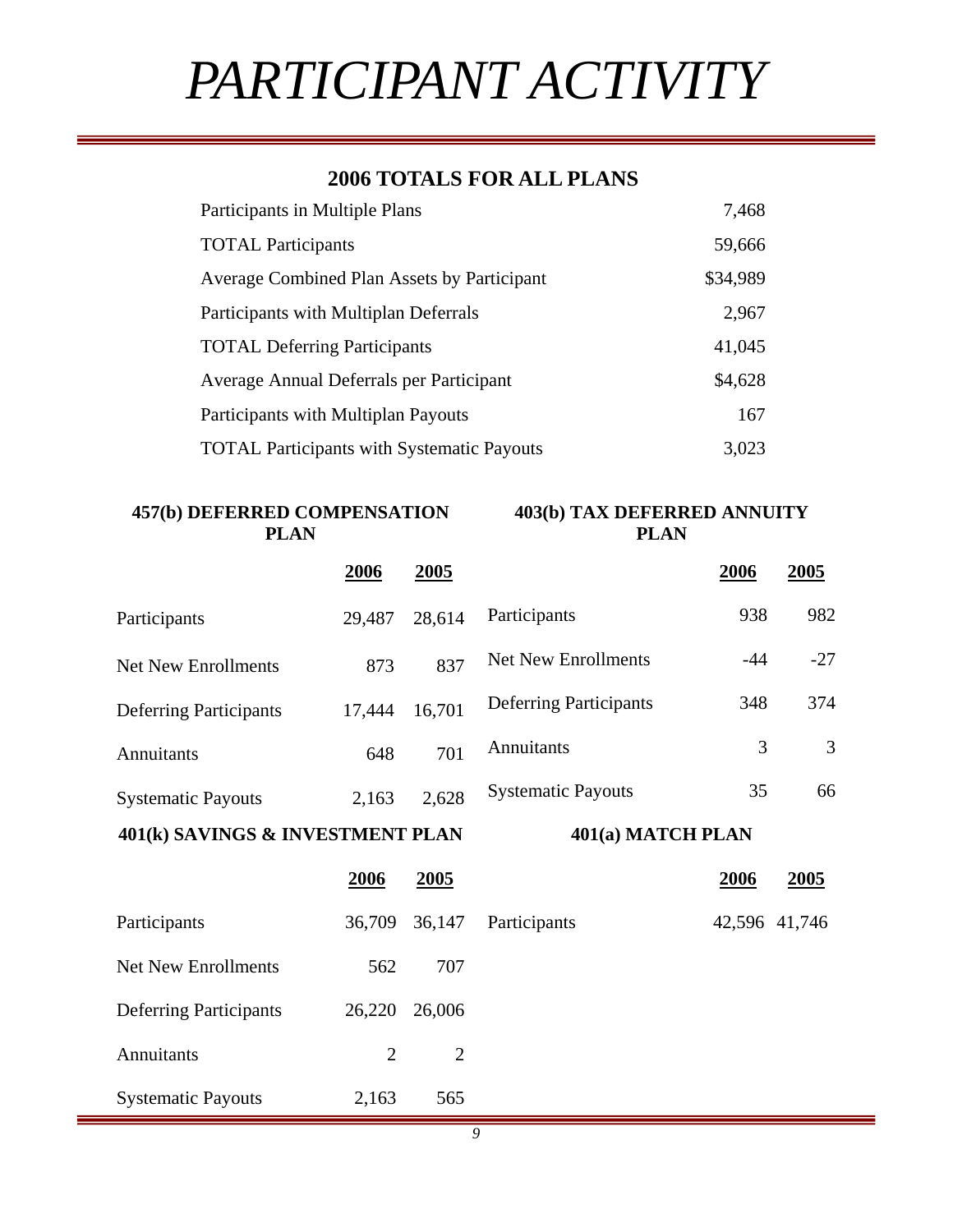## *PARTICIPANT DATA DEFINITIONS*

**Participants.** Those who have an account value, including those who are receiving systematic withdrawals and those who have recently enrolled in the plans and are awaiting their first deferral.

**Deferring Participants.** Those participating employees who made a contribution to the plan by payroll deduction at the end of the reporting period.

**Net New Enrollments.** The net change of State employee participants from year to year. New enrollments and restarted contributors are reduced by retirement and transfer withdrawals, death claims and other full distributions.

**Annuitants.** Participants who are receiving withdrawals from purchased annuity contracts.

**Systematic Payouts.** Participants who are receiving withdrawals from the plans with remaining balances invested in the plan(s).

**Average Deferrals per Participant.** Calculated by dividing the dollar value of "Total Deferrals" in all plans combined by the number of "TOTAL Deferring Participants" at year-end.

**Average Combined Plan Assets by Participant.** Calculated by dividing the dollar value of Plan Assets in all plans by the number of "TOTAL Participants" in all plans.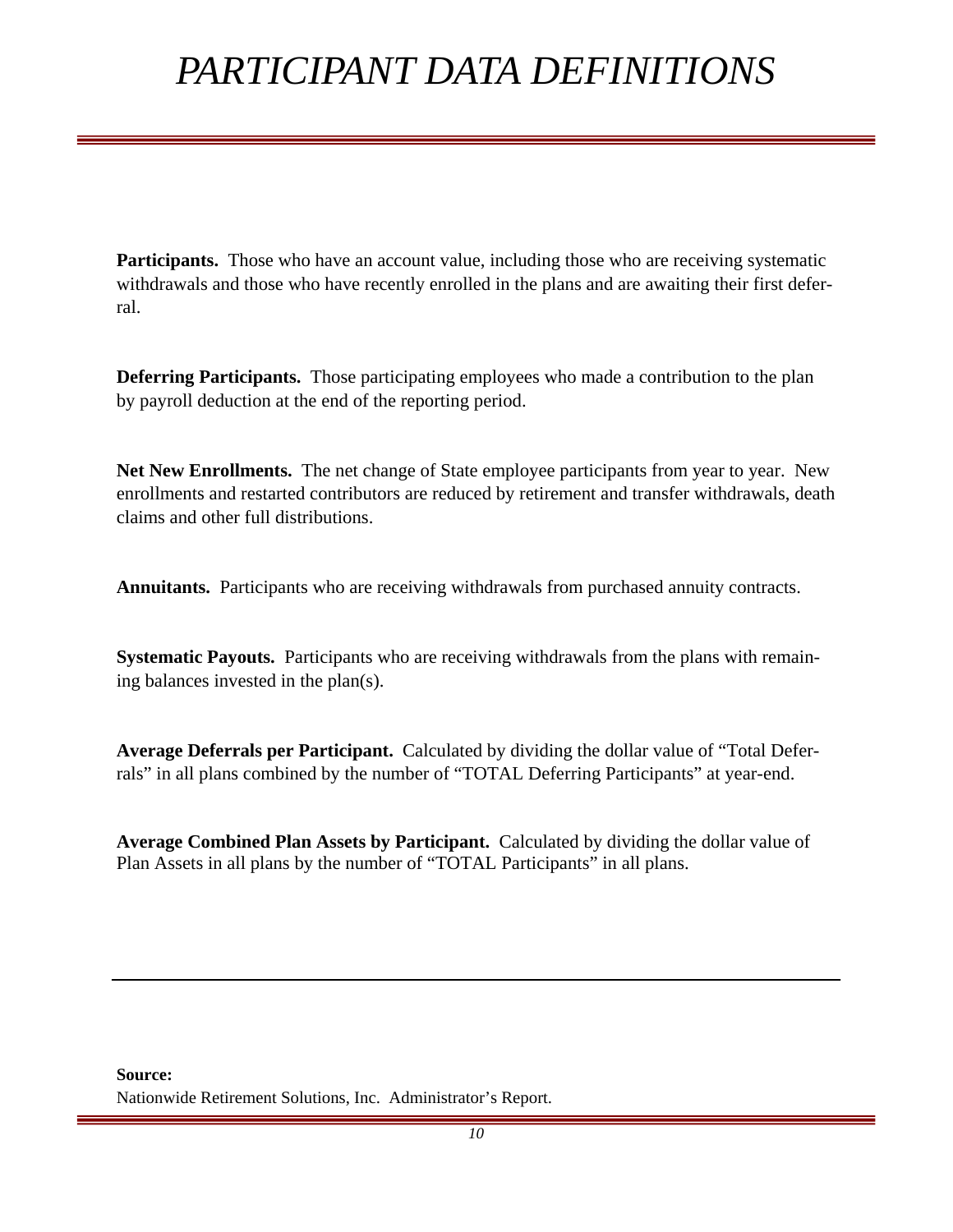## *BOARD INCOME & EXPENDITURES*

 The MSRP Board administers the Maryland Plans using only special fund revenue. No State general funds or other external source of income is available. The Board receives revenue through charging participant fees, as those fees are reported on quarterly account statements to participants.

 Effective January 1, 2006, the Board reduced the plan administration fee to participants to 0.28% of plan assets, with an annual cap of \$1,900 per plan account. (0.05% is collected by the MSRP Board for staff, operating expenses and advisor contracts, and 0.23% is paid to Nationwide Retirement Solutions for the day to day servicing, support and record keeping for the plans.) In 2005, the plan administration fee to participants was 0.30%.

 The MSRP Board retains unexpended revenues in a reserve account for unanticipated necessary expenses or unexpected changes in revenue. Adjustments to these fees, or additional temporary charges may be made if necessary.

|                                     | 2006             | 2005        |
|-------------------------------------|------------------|-------------|
| <b>Total Revenues</b>               | \$1,122,892      | \$1,394,092 |
|                                     |                  |             |
| <b>Expenditures</b>                 |                  |             |
| Salaries, Wages and Fringe Benefits | \$954,275        | \$914,122   |
| <b>Technical and Special Fees</b>   | 1,179            | 8,616       |
| Communications                      | 8,851            | 29,931      |
| Travel (In-State and Out-of-State)  | 21,955           | 11,822      |
| <b>Contractual Services</b>         | 217,410          | 248,172     |
| Supplies and Materials              | 13,365           | 14,545      |
| <b>Equipment and Furnishings</b>    | $\boldsymbol{0}$ | 14,393      |
| <b>Fixed Charges</b>                | 103,646          | 105,497     |
| <b>Total Expenditures</b>           | \$1,320,681      | \$1,347,098 |
| <b>Revenues Less Expenditures</b>   | -\$197,789       | \$46,994    |
| Adjustment (timing difference)      | \$11,678         |             |
| <b>Reserve Balance</b>              | \$701,871        | \$887,982   |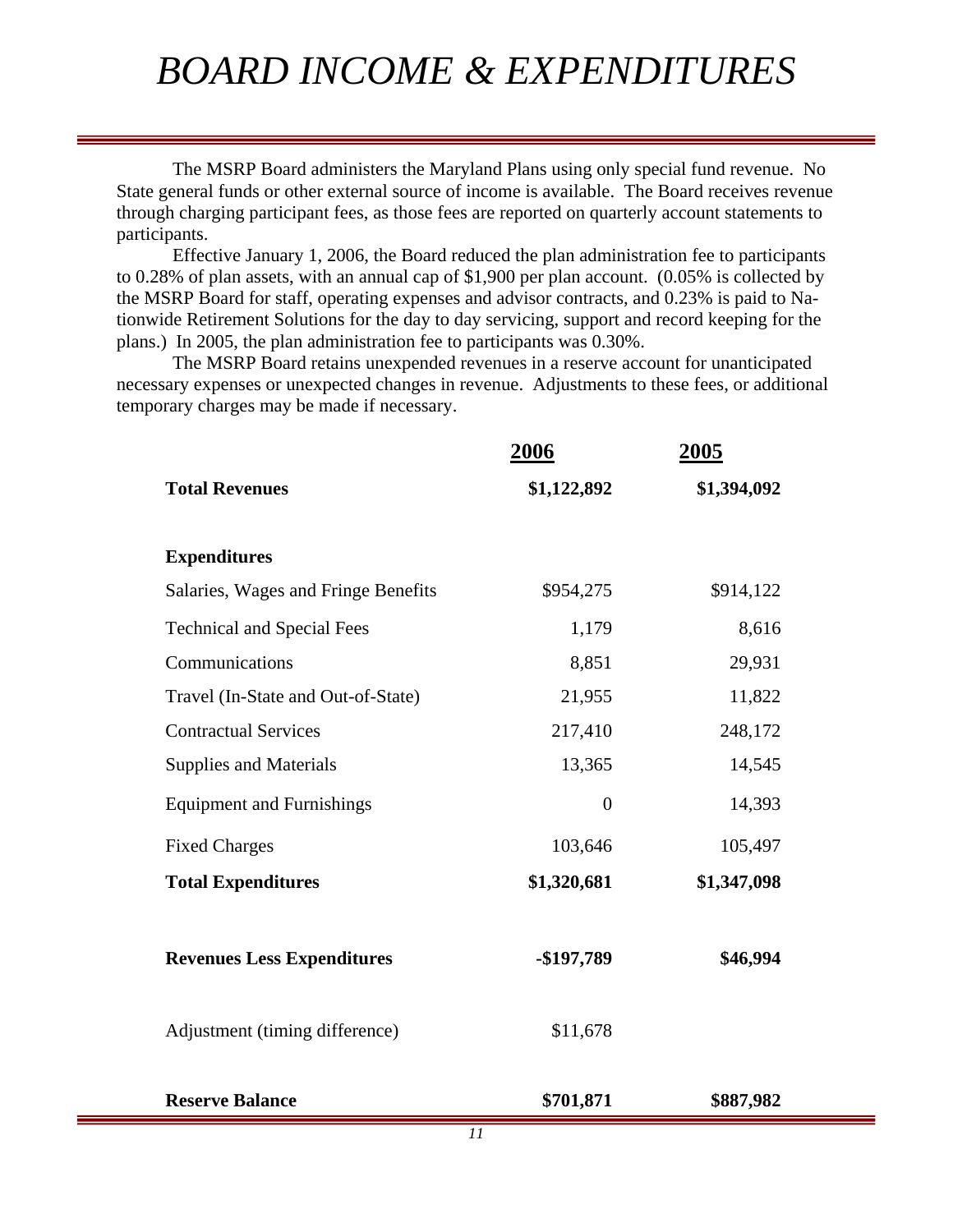## *MUTUAL FUND SAVINGS/REIMBURSEMENTS*

 The MSRP Board of Trustees has developed an original and effective Reimbursement Program for their supplemental retirement plan participants. The MSRP Mutual Fund Reimbursement Program is designed to refund participants part of the annual operating expenses ("expense ratio") of certain mutual funds. Mutual fund operating expenses are disclosed in each fund prospectus. Those expenses are deducted by the mutual fund manager before stating gains/losses or the daily net asset value (NAV). This MSRP Mutual Fund Reimbursement Program is not typically offered by other retirement savings or investment programs.

 At the Board's direction, reimbursements are used to buy additional shares in the applicable funds on a regular basis. These shares are then distributed to participants' accounts on a quarterly schedule. In 2006, the mutual funds in the MSRP Mutual Fund Reimbursement Program refunded nearly \$2.5 million back to participant accounts, over \$18 million has been returned to MSRP participants since 1995, when the MSRP Mutual Fund Reimbursement Program began. State participants can look for reimbursements on their quarterly account statement under the heading "Mutual Fund Savings".

 The MSRP Mutual Fund Reimbursement Program is part of the continuous effort by the Board of Trustees to make the Maryland Supplemental Retirement Plans affordable and viable for all Maryland State Employees.

| <b>Mutual Fund Name</b>                                        | <b>Prospectus</b><br><b>Date</b> | <b>Expense</b><br>Ratio | $12(b)-1$ | <b>Mutual Fund</b><br><b>Reimbursement</b>    |
|----------------------------------------------------------------|----------------------------------|-------------------------|-----------|-----------------------------------------------|
| <b>Fidelity Puritan Fund</b>                                   | 10/30/2006                       | 0.62%                   |           | 0.25%                                         |
| Legg Mason Value Trust - Institutional Class                   | 08/01/2006                       | 0.69%                   |           | 0.04%<\$40M, 0.06%\$40-<br>100M, 0.08%>\$100M |
| Neuberger Berman Partners Fund - Inst'l Class                  | 03/31/2006                       | 0.70%                   |           | 0.10%                                         |
| Vanguard Institutional Index Fund                              | 04/24/2006                       | 0.05%                   |           |                                               |
| Washington Mutual Investors Fund - Class A                     | 07/01/2006                       | 0.60%                   | 0.24%     | 0.25%                                         |
| Growth Fund of America - Class A                               | 11/01/2006                       | 0.65%                   | 0.25%     | 0.25%                                         |
| Dreyfus Midcap Index Fund                                      | 03/01/2006                       | 0.50%                   |           | 0.30%                                         |
| Van Kampen MidCap Growth Fund - Class A                        | 07/31/2006                       | 1.32%                   | 0.25%     | 0.40%                                         |
| Lord Abbett Mid-Cap Value Fund - Class A                       | 05/01/2006                       | 1.02%                   | 0.30%     | 0.40%                                         |
| Vanguard Small-Cap Growth Index Fund - Inst'l<br><b>Shares</b> | 04/24/2006                       | 0.08%                   |           |                                               |
| T. Rowe Price Small Cap Stock Fund                             | 05/01/2006                       | 0.92%                   |           | 0.10%                                         |
| Vanguard Small-Cap Value Index Fund                            | 08/17/2006                       | 0.19%                   |           |                                               |
| EuroPacific Growth Fund - Class A                              | 06/01/2006                       | 0.81%                   | 0.25%     | 0.25%                                         |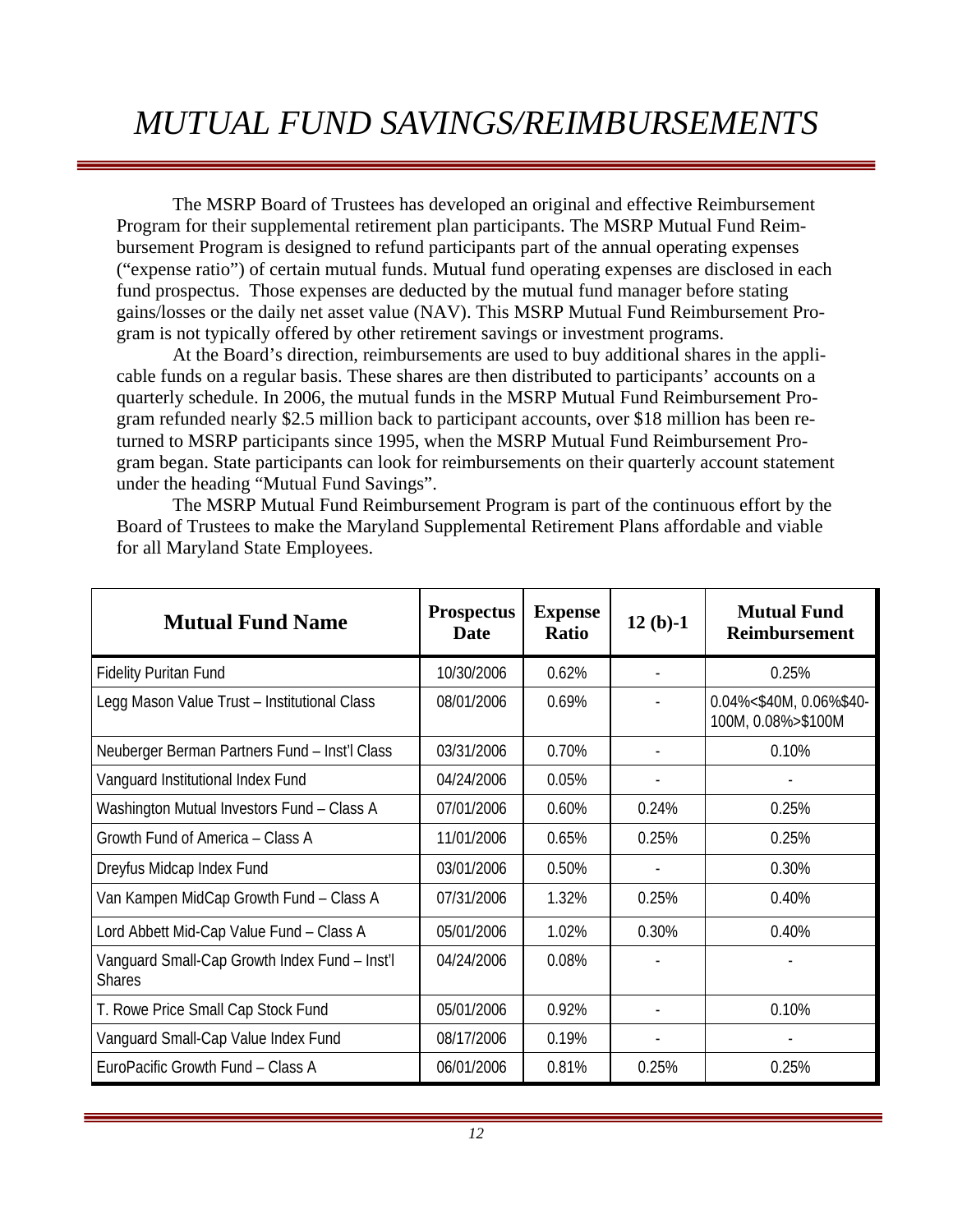### *INVESTMENT PERFORMANCE Investment Contract Pool*

| <b>Effective Periods</b> | <b>Participant Blended Rate</b> |  |  |  |  |
|--------------------------|---------------------------------|--|--|--|--|
| 1st Quarter 2006         | 4.65%                           |  |  |  |  |
| 2nd Quarter 2006         | 4.52%                           |  |  |  |  |
| 3rd Quarter 2006         | 4.82%                           |  |  |  |  |
| 4th Quarter 2006         | 4.73%                           |  |  |  |  |

#### Stable Value Manager Diversification Directed by Deutsche Asset Management

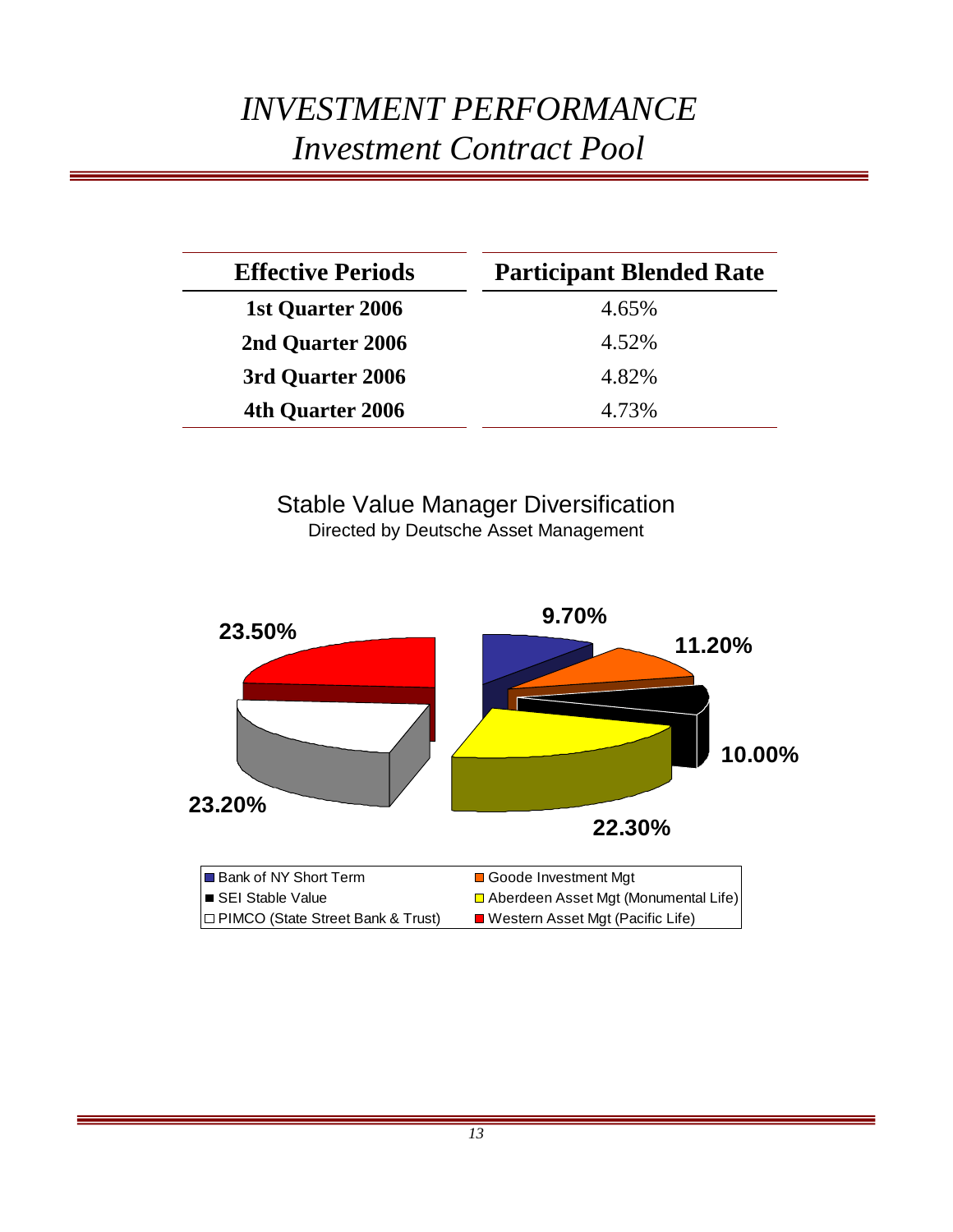## *INVESTMENT PERFORMANCE Mutual Fund Options*

|                             |                                                                              | <b>Morningstar</b><br>Category | 1 Year | 3 Year | 5 Year | 10 Year | <b>Since</b><br><b>Inception</b> | <b>Inception</b><br><b>Date</b> |
|-----------------------------|------------------------------------------------------------------------------|--------------------------------|--------|--------|--------|---------|----------------------------------|---------------------------------|
|                             | Vngrd Prime Money Mkt Fd Inst<br><b>CURRENT YIELD: 5.26%</b>                 | N/A                            | 5.09%  | 3.20%  | 2.51%  | 3.97%   |                                  | 4.60% 10/03/89                  |
| Money<br>Market<br>Fund     | <b>Money Market Index</b><br>Citigroup 3-month T-bill                        |                                | 4.76%  | 2.99%  | 2.35%  | 3.67%   |                                  | N/A                             |
|                             | Fed US G'tSc Fnd 2-5 Ys IS                                                   | Short Government               | 3.34%  | 1.93%  | 3.54%  | 5.05%   |                                  | 7.01% 02/18/83                  |
| <b>Bond Funds</b>           | <b>Government Bond Index</b><br>Lehman Brothers Intermediate Government Bond |                                | 3.84%  | 2.62%  | 3.92%  | 5.48%   |                                  | N/A                             |
|                             | PIMCO Total Return Fnd Inst                                                  | Intermediate-Term Bond         | 4.00%  | 4.01%  | 5.54%  | 6.84%   |                                  | 8.33% 05/11/87                  |
|                             | <b>Intermediate Term Bond Index</b><br>Lehman Brothers US Aggregate Bond     |                                | 4.33%  | 3.70%  | 5.06%  | 6.24%   |                                  | N/A                             |
|                             | <b>Fid Puritan Fnd</b>                                                       | Moderate Allocation            | 14.78% | 9.50%  | 8.12%  | 8.74%   |                                  | 11.73% 04/16/47                 |
| <b>Balanced Funds</b>       | <b>Balanced Index</b><br>60% S&P 500/40% Lehman Brothers Aggregate Bond      |                                | 11.11% | 7.77%  | 5.99%  | 7.88%   |                                  | N/A                             |
|                             | DWS ValBId Fnd IC                                                            | Moderate Allocation            | 10.49% | 6.71%  | 5.31%  | 8.35%   | 9.96%                            | 11/02/95                        |
|                             | <b>Balanced Index</b><br>70% S&P 500/30% Lehman Brothers Aggregate Bond      |                                | 12.27% | 8.44%  | 6.07%  | 8.06%   |                                  | N/A                             |
|                             | Neuberger Berman Equity Fnd<br><b>Partners Fund Inst</b>                     | Large Blend                    | 13.30% | 16.81% | 10.24% | 8.92%   |                                  | 15.13% 01/17/75                 |
|                             | Legg Mason Value Trst IC                                                     | Large Blend                    | 6.92%  | 8.74%  | 8.84%  | 13.26%  |                                  | 17.51% 12/01/94                 |
|                             | Vngrd Instl Index Fd Inst                                                    | Large Blend                    | 15.78% | 10.43% | 6.20%  | 8.47%   |                                  | 11.08% 07/31/90                 |
|                             | <b>Large Cap Blend Index</b><br>Standard & Poor's 500 Index                  |                                | 15.79% | 10.44% | 6.19%  | 8.42%   |                                  | N/A                             |
|                             | Growth Fnd of America A                                                      | Large Growth                   | 10.94% | 12.37% | 8.01%  | 12.94%  | 15.44%                           | 11/30/73                        |
| Large-Cap Stock Funds       | <b>Large Cap Growth Index</b><br>Russell 1000 Growth                         |                                | 9.07%  | 6.87%  | 2.69%  | 5.44%   |                                  | N/A                             |
|                             | Wash Mut Investors Fnd A                                                     | Large Value                    | 18.04% | 10.34% | 7.56%  | 9.87%   |                                  | 12.82% 07/31/52                 |
|                             | Large Cap Value Index<br>Russell 1000 Value                                  |                                | 22.25% | 15.09% | 10.86% | 11.00%  |                                  | N/A                             |
|                             | Drey Mid Cap Index Fnd                                                       | Mid-Cap Blend                  | 9.87%  | 12.59% | 10.35% | 12.89%  | 13.84%                           | 06/19/91                        |
| Μiα                         | <b>Mid Cap Index</b><br><b>Russell Midcap Blend</b>                          |                                | 15.26% | 16.00% | 12.88% | 12.14%  |                                  | N/A                             |
|                             | Del Grp Trend Fund IC                                                        | Mid-Cap Growth                 | 7.27%  | 8.37%  | 6.38%  | 9.81%   |                                  | 9.43% 10/03/68                  |
|                             | Van Kampen Midcap Growth Fnd                                                 | Mid-Cap Growth                 | 9.00%  | 15.77% | 8.19%  | 11.17%  |                                  | 15.12% 12/27/95                 |
| -Cap Stock Funds            | <b>Mid Cap Growth Index</b><br><b>Russell Midcap Growth</b>                  |                                | 10.66% | 12.73% | 8.22%  | 8.62%   |                                  | N/A                             |
|                             | Lord Abbett Mid Cap Value A                                                  | Mid-Cap Value                  | 12.36% | 14.68% | 11.20% | 14.41%  |                                  | 13.31% 06/28/83                 |
|                             | <b>Mid Cap Value Index</b><br><b>Russell Midcap Value</b>                    |                                | 20.22% | 18.77% | 15.88% | 13.65%  |                                  | N/A                             |
|                             | T. Rowe Pr Sml Cap Stk Fnd                                                   | Small Blend                    | 12.78% | 13.25% | 10.52% | 11.34%  |                                  | 13.78% 06/01/56                 |
| Small-Cap Stock<br>Funds    | <b>Small Cap Blend Index</b><br>Russell 2000                                 |                                | 18.37% | 13.56% | 11.39% | 9.44%   |                                  | N/A                             |
|                             | Mainstay Sml Cap Opp Fnd                                                     | Small Cap Value                | 13.08% | 16.49% | 18.63% | 13.16%  |                                  | 12.39% 01/12/87                 |
|                             | <b>Value Index</b><br>Russell 2000 Value                                     |                                | 23.48% | 16.48% | 15.37% | 13.27%  |                                  | N/A                             |
|                             | EuroPacific Growth Fnd A                                                     | Foreign Large Blend            | 21.87% | 20.89% | 15.17% | 10.95%  |                                  | 13.97% 04/16/84                 |
| Interna-<br>tional<br>Stock | <b>International Index</b><br><b>MSCI EAFE (Net)</b>                         |                                | 26.34% | 19.93% | 14.98% | 7.71%   |                                  | N/A                             |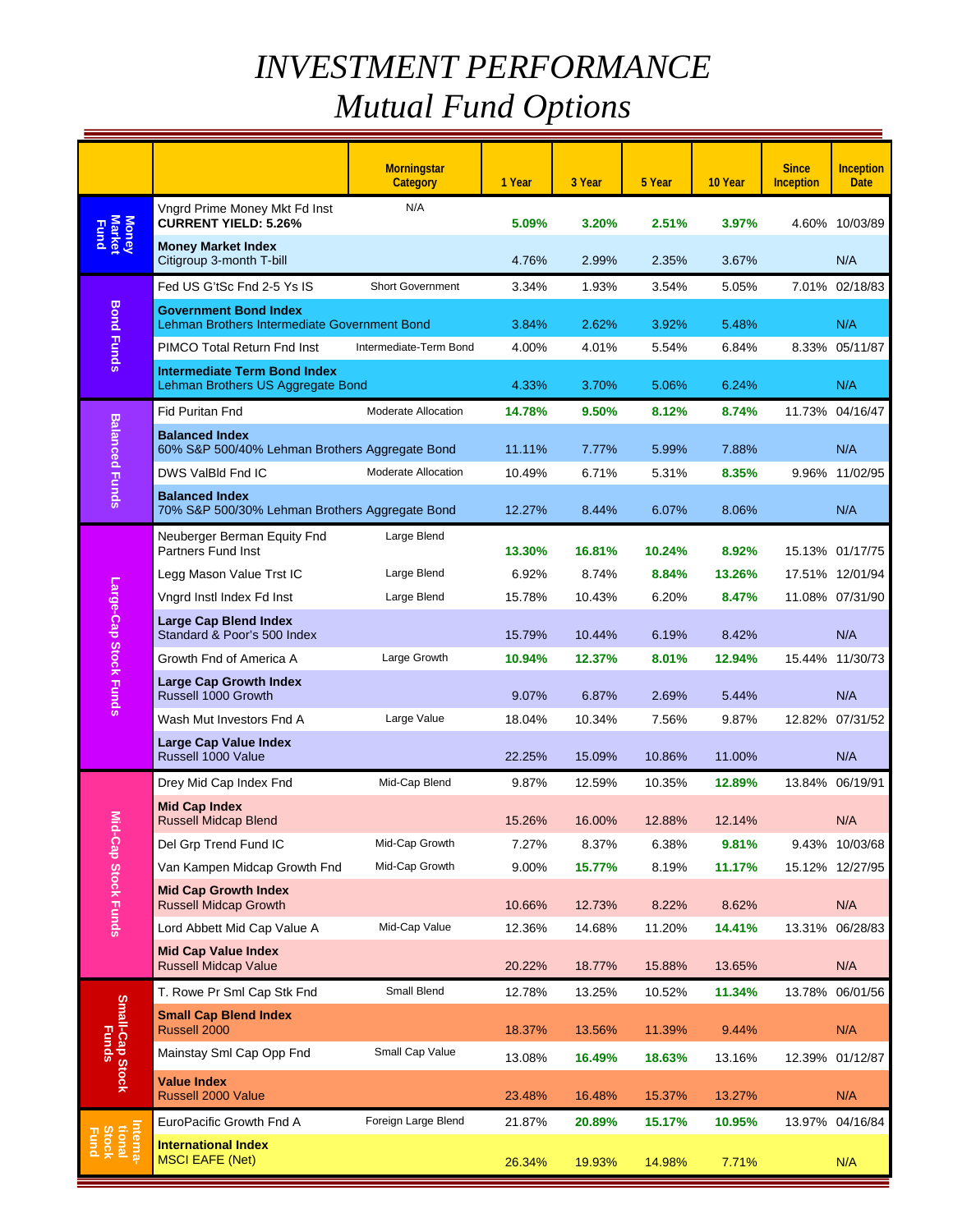## *GLOSSARY*

#### *Rates of Returns*

**Rates of Returns.** The rates of returns are net of the fund's annual operating expenses. They are before the deduction of plan administration asset fees.

#### *Betas*

**Five-Year Beta.** The beta coefficient is a statistical measure of a stocks relative volatility (or risk). For comparative purposes, the Fund's beta are measured relative to the S&P 500 Index, a measure of broad market activity. The Standard & Poors 500 Index (S&P 500) has a beta coefficient of 1.00. A stock with a higher beta is more volatile than the S&P 500. A stock with a lower beta is less volatile than the S&P 500.

#### *Indices*

**91-Day Treasury Bill.** A negotiable debt obligation issued by the U.S. government and backed by its full faith and credit, having a maturity of three months. Exempt from state and local taxes.

**50% S&P/50% Lehman Bros. Aggregate Bond.** This is the 50% S&P 500 and 50% Lehman Brothers Aggregate Bond Index. The Standard & Poor's 500 Index is a broad-based measurement of stock market conditions, as 70% of U.S. equity is tracked by the S&P 500. The index consists of 500 stocks chosen for market size, liquidity, and industry group representation. It is a market value weighed index, with each stock's weight proportionate to its market value. The Lehman Brothers Aggregate Bond Index is a mix of government, corporate, mortgage-backed, asset-backed, and Yankee bonds.

**MSCI EAFE Index.** The Morgan Stanley Capital International (MSCI) Europe, Australia, and the Far East (EAFE) Index is an international equity index. It consists of 1,030 securities from the following 20 countries: Australia, Austria, Belgium, Denmark, Finland, France, Germany, Hong Kong, Ireland, Italy, Japan, Malaysia, the Netherlands, New Zealand, Norway, Singapore, Spain, Sweden, Switzerland, and the United Kingdom.

**Russell 2000 Index.** This index is a small-capitalization index that consists of the 2,000 smallest stocks in the Russell 3000 Index, representing 10% of the total U.S. equity market.

**60% S&P/40% Lehman Bros. Aggregate Bond.** This is the 60% S&P 500 and 40% Lehman Brothers Aggregate Bond Index. The Standard & Poor's 500 Index is a broad-based measurement of stock market conditions, as 70% of U.S. equity is tracked by the S&P 500. The index consists of 500 stocks chosen for market size, liquidity, and industry group presentation. It is a market weighted index, with each stock's weight proportionate to its market size. The Lehman Brothers Aggregate Bond Index is a mix of government, corporate, mortgage-backed, assetbacked, and Yankee bonds.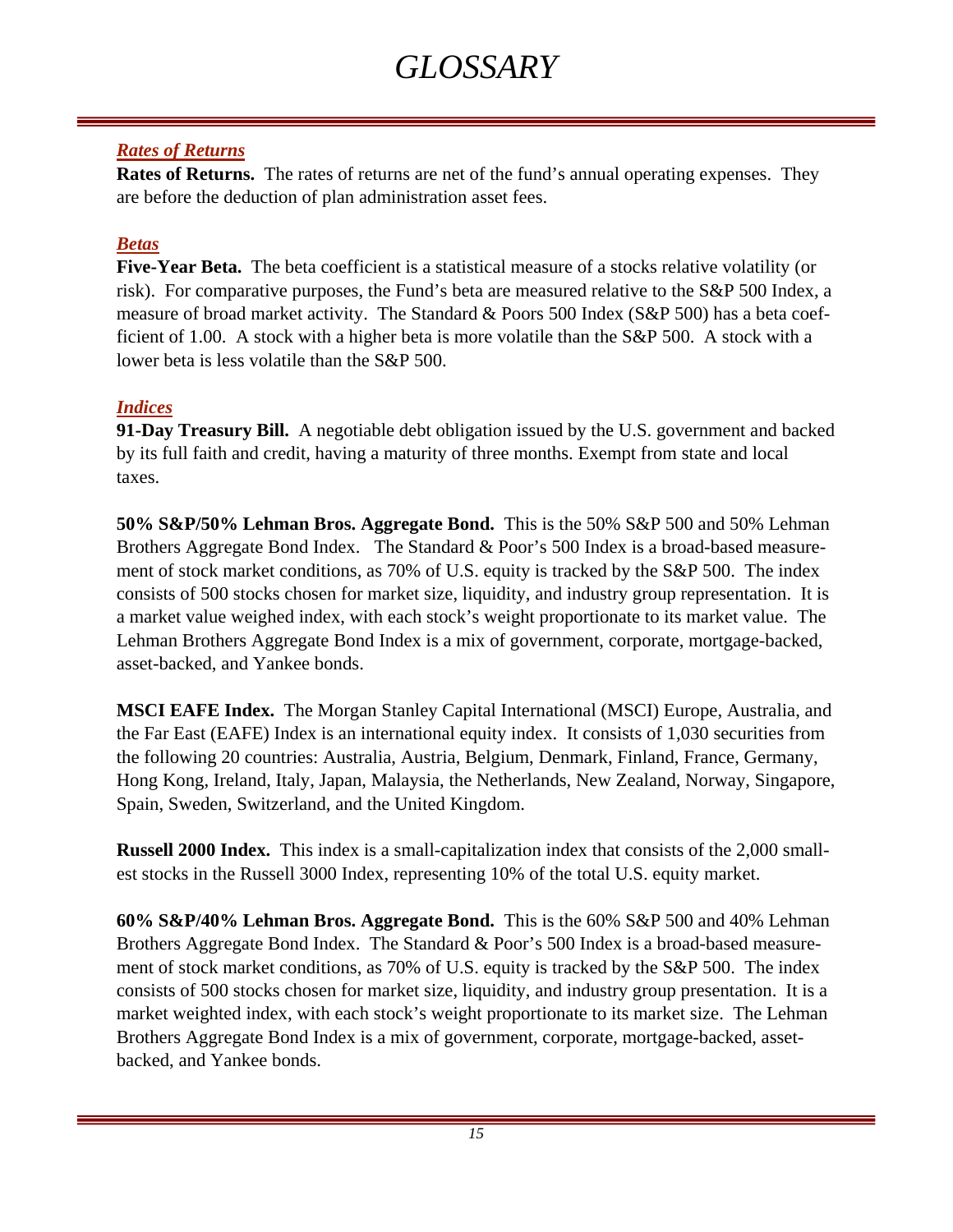## *GLOSSARY (continued)*

**Standard & Poor's 500 Index.** This index is a broad-based measurement of stock market conditions, as 70% of U.S. equity is tracked by the S&P 500. The index consists of 500 stocks chosen for market size, liquidity, and industry group representation. It is a market value weighed index, with each stock's weight proportionate to its market value.

**S&P BARRA Growth Index and <b>S&P BARRA Value Index.** These indices take the stocks in the S&P 500 and portion them into equal halves based on their price-to-book ratios.

**Lehman Bros. Intermediate Gov't Bond Index.** Includes Government Index Issues with a time to maturity between 1 and 10 years.

#### *Medians*

**Fixed Income – Short Term. Median.** This universe includes funds defined by Morningstar as Short-Term Bond. Short-Term Bond funds have an average duration of more than one but less than 3.5 years or an average effective maturity of more than one but less than four years.

**Foreign Equity Non-U.S. Median.** This universe includes funds defined by Morningstar as Foreign Stock funds which have no more than 10% of stocks invested in the United States. The median return represents the mid point of this universe.

**Large Cap Blend Median.** This universe includes funds defined by Morningstar as Large Blend. Large Blend funds invest in a combination of Large Cap Growth and Large Cap Value stocks. The return represents the mid point of this universe. Market caps greater than \$10 billion are considered large cap.

**Managed Balanced Median.** This universe includes funds defined by Morningstar as Balanced, which includes funds with stock holdings of greater than 20% but less than 70% of the portfolio. The return represents the mid-point of this universe.

**Mid Cap Growth Median.** This universe includes funds defined by Morningstar as Mid-Cap Growth. Mid-Cap Growth funds primarily invest in stocks of mid-sized companies which are growing at faster than average rates. The return represents the mid point of this universe. Market caps greater than or equal to \$2 billion but less than or equal to \$10 billion are considered mid-cap funds.

**Small Cap Core Median.** This universe includes funds defined by Morningstar as Small Blend. Small Blend funds invest in a combination of Small-Cap Growth and Small-Cap Value stocks.The return represents the mid point of this universe. All funds with market caps less than \$2 billion are considered small-cap funds.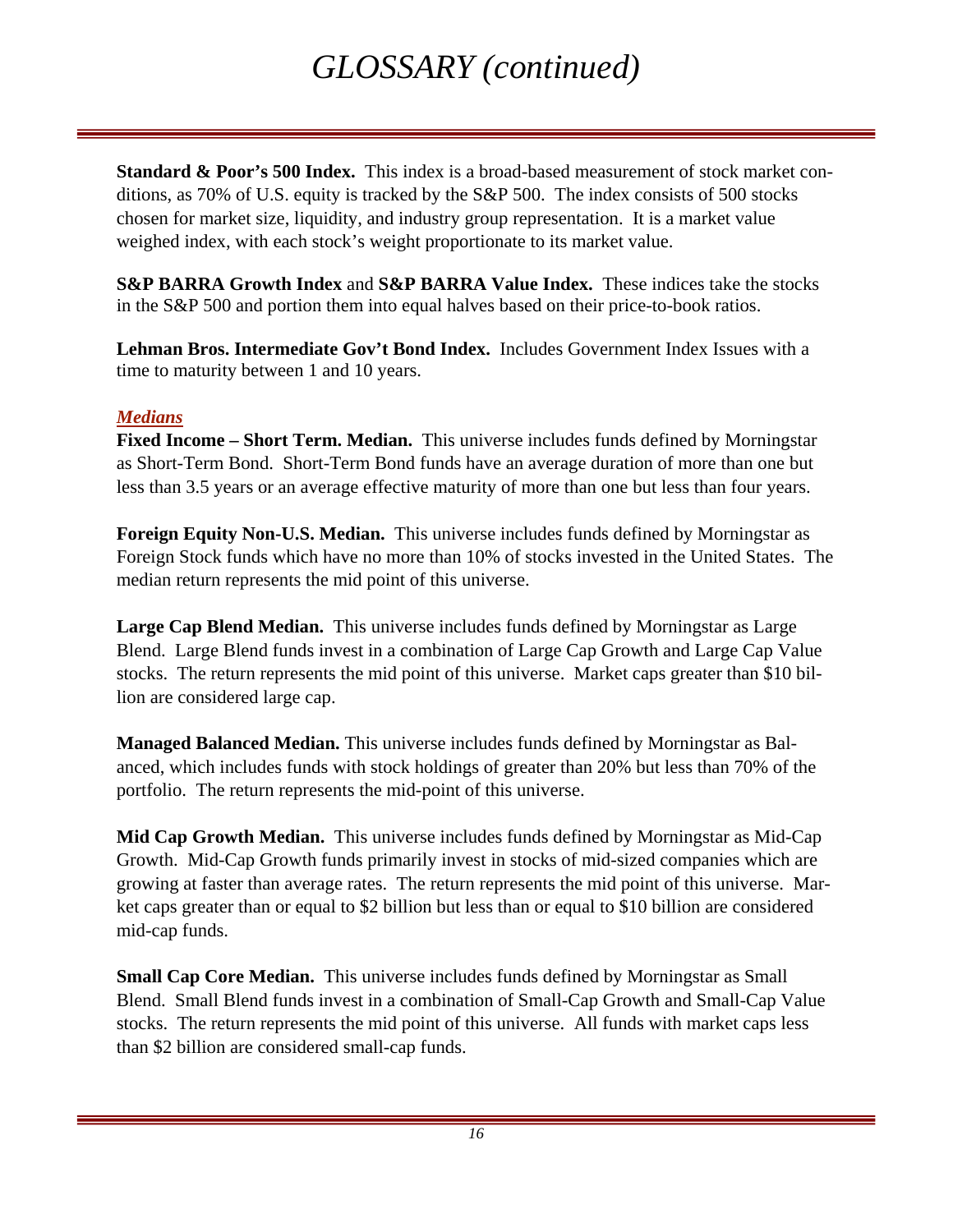#### Maryland Supplemental Retirement Plans

### *Plan Comparison Chart*

| <b>Questions</b>                                                                                                                                                                                                                                                                 | 457<br><b>Deferred Compensation Plan</b>                                                                                                                      | 401(k)<br>Savings & Investment Plan                                                                                                             | 403(b)<br><b>Tax Deferred Annuity Plan</b>                                                                                                      |  |  |  |
|----------------------------------------------------------------------------------------------------------------------------------------------------------------------------------------------------------------------------------------------------------------------------------|---------------------------------------------------------------------------------------------------------------------------------------------------------------|-------------------------------------------------------------------------------------------------------------------------------------------------|-------------------------------------------------------------------------------------------------------------------------------------------------|--|--|--|
| Who's eligible to participate?                                                                                                                                                                                                                                                   | All state employees.                                                                                                                                          | All state employees.                                                                                                                            | State educational institution employ-<br>ees.                                                                                                   |  |  |  |
| Are payroll deductions pre-tax?                                                                                                                                                                                                                                                  | Yes (but not for FICA)                                                                                                                                        | Yes (but not for FICA)                                                                                                                          | Yes (but not for FICA)                                                                                                                          |  |  |  |
| What's the minimum I may con-<br>tribute?                                                                                                                                                                                                                                        | \$5 per bi-weekly pay.                                                                                                                                        | \$5 per bi-weekly pay.                                                                                                                          | \$5 per bi-weekly pay.                                                                                                                          |  |  |  |
| What's the maximum I may con-<br>tribute?                                                                                                                                                                                                                                        | \$15,5000 in CY2007.                                                                                                                                          | \$15,5000 in CY2007.                                                                                                                            | \$15,5000 in CY2007.                                                                                                                            |  |  |  |
| May I "catch-up" in a later year?                                                                                                                                                                                                                                                | Age 50 Catch-Up Provision: \$5,000<br>in CY2007. Special 457 Catch-Up<br>provision available within 3 years of<br>retirement (See At A Glance for<br>details) | Age 50 Catch-Up Provision: \$5000<br>in CY2007                                                                                                  | Age 50 Catch-Up Provision: \$5000 in<br>CY2007                                                                                                  |  |  |  |
| How often may I change my con-<br>tribution amount?                                                                                                                                                                                                                              | Unlimited.                                                                                                                                                    | Unlimited                                                                                                                                       | <b>Unlimited</b>                                                                                                                                |  |  |  |
| What are the costs to partici-<br>pate?                                                                                                                                                                                                                                          | 0.28% of your account value per<br>year, plus an annual fee if applica-<br>ble. No account will be charged<br>more than \$2,000 in asset fees.*               | 0.28% of your account value per<br>year, plus an annual fee if applica-<br>ble. No account will be charged<br>more than \$2,000 in asset fees.* | 0.28% of your account value per<br>year, plus an annual fee if applica-<br>ble. No account will be charged more<br>than \$2,000 in asset fees.* |  |  |  |
| What are the current investment<br>options?                                                                                                                                                                                                                                      | Fixed- Investment Contract Pool<br>Variable- Mutual Funds<br><b>Target Date Retirement Funds</b>                                                              | Fixed- Investment Contract Pool<br>Variable- Mutual Funds<br><b>Target Date Retirement Funds</b>                                                | Fixed- Money Market Fund<br>Variable- Mutual Funds<br><b>Target Date Retirement Funds</b>                                                       |  |  |  |
| May I roll over money from other<br>retirement accounts into my<br><b>MSRP</b> account?                                                                                                                                                                                          | Yes- from a 457, 401(k), 403(b) or<br>traditional IRA into your supplemen-<br>tal retirement account.                                                         | Yes- from a 457, 401(k), 403(b) or<br>traditional IRA into your supplemen-<br>tal retirement account.                                           | Yes- from a 457, 401(k), 403(b) or<br>traditional IRA . 403(b) plans may be<br>transferred in service                                           |  |  |  |
| May I roll over my MSRP account<br>to another type of retirement<br>account, like an IRA?                                                                                                                                                                                        | Yes- to a 457, 403(b), 401(k) or<br>traditional IRA, upon leaving state<br>service.                                                                           | Yes- to a 457, 403(b), 401(k) or<br>traditional IRA, upon leaving state<br>service or obtaining age 59 1/2.                                     | Yes- to a 457, 403(b), 401(k) or<br>traditional IRA, upon leaving state<br>service or obtaining age 59 1/2.                                     |  |  |  |
| May I withdraw money from my<br>account while employed?                                                                                                                                                                                                                          | Yes, but only if you are 70 1/2 or<br>older, or qualify for an unforeseen<br>emergency withdrawal.**                                                          | Yes, but only if you are 59 1/2 or<br>older, or qualify for a hardship with-<br>drawal.**                                                       | Yes, but only if you are 59 1/2 or<br>older, or qualify for a hardship with-<br>drawal.**                                                       |  |  |  |
| When may I begin withdrawals<br>from my account without a pen-<br>alty?**                                                                                                                                                                                                        | When you leave state employment,<br>regardless of age                                                                                                         | If you leave state employment at<br>age 55 or older, or at age 59 1/2.                                                                          | If you leave state employment at age<br>55 or older, or at age 59 1/2.                                                                          |  |  |  |
| May I change my withdrawal op-<br>tion, amount or frequency once I<br>start my payout?                                                                                                                                                                                           | Yes, excluding purchased annuities.                                                                                                                           | Yes, excluding purchased annuities.                                                                                                             | Yes, excluding purchased annuities.                                                                                                             |  |  |  |
| Must I withdraw my savings be-<br>cause I leave state employment?                                                                                                                                                                                                                | No.                                                                                                                                                           | No.                                                                                                                                             | No.                                                                                                                                             |  |  |  |
| Is there a loan provision and a<br>hardship/emergency provision?                                                                                                                                                                                                                 | Yes/Yes                                                                                                                                                       | Yes/Yes                                                                                                                                         | Yes/Yes                                                                                                                                         |  |  |  |
| *In addition, each mutual fund has an expense ratio that is netted directly from the mutual fund's daily price. These vary based upon the mutual fund<br>selected. Also, some mutual funds may impose a short term trade fee. Please read the underlying prospectuses carefully. |                                                                                                                                                               |                                                                                                                                                 |                                                                                                                                                 |  |  |  |

NOTE: 401(a) Match Plan withdrawal rules are the same as the 401(k) except that distributions are not permitted until separation from State service.

\*\*Withdrawals are taxed as ordinary income.